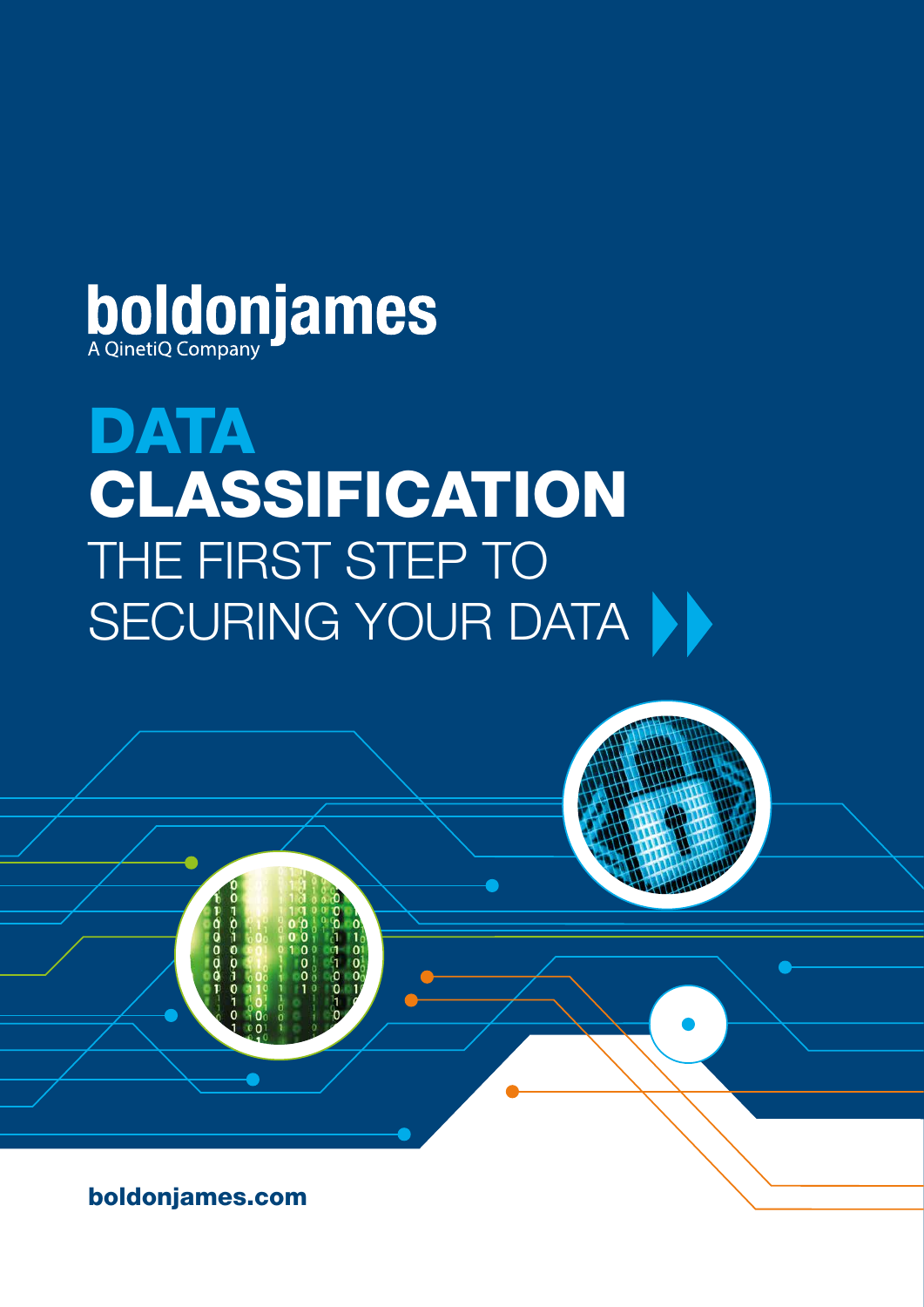# **Allianz (ll)**

**Boldon James worked closely with us** to get the product implemented as we needed it. They came on-site to identify and resolve any problems really quickly. Classifier was the perfect match for our requirements, being easy to deploy and intuitive for our users. As a result, Classifier has helped build awareness around information protection and value.

Orla Barry Information Security Officer Allianz Ireland

### **boldonjames A OinetiO Company**

For 30 years, Boldon James has been a market leader in data classification and secure messaging solutions. We help organisations of all types and sizes manage sensitive information securely. Boldon James is an autonomous subsidiary of QinetiQ plc and therefore has robust and reliable financial backing.

Our goal is to make data classification easy for you in terms of simple integration and organisation wide buy-in.

We have a strong customer-centric ethos and are proud of our service excellence. With five million end-users worldwide, we are trusted to deliver by our clients.

### **OUR CLIENTS DE**



## Register for your free 14 day trial at boldonjames.com/trial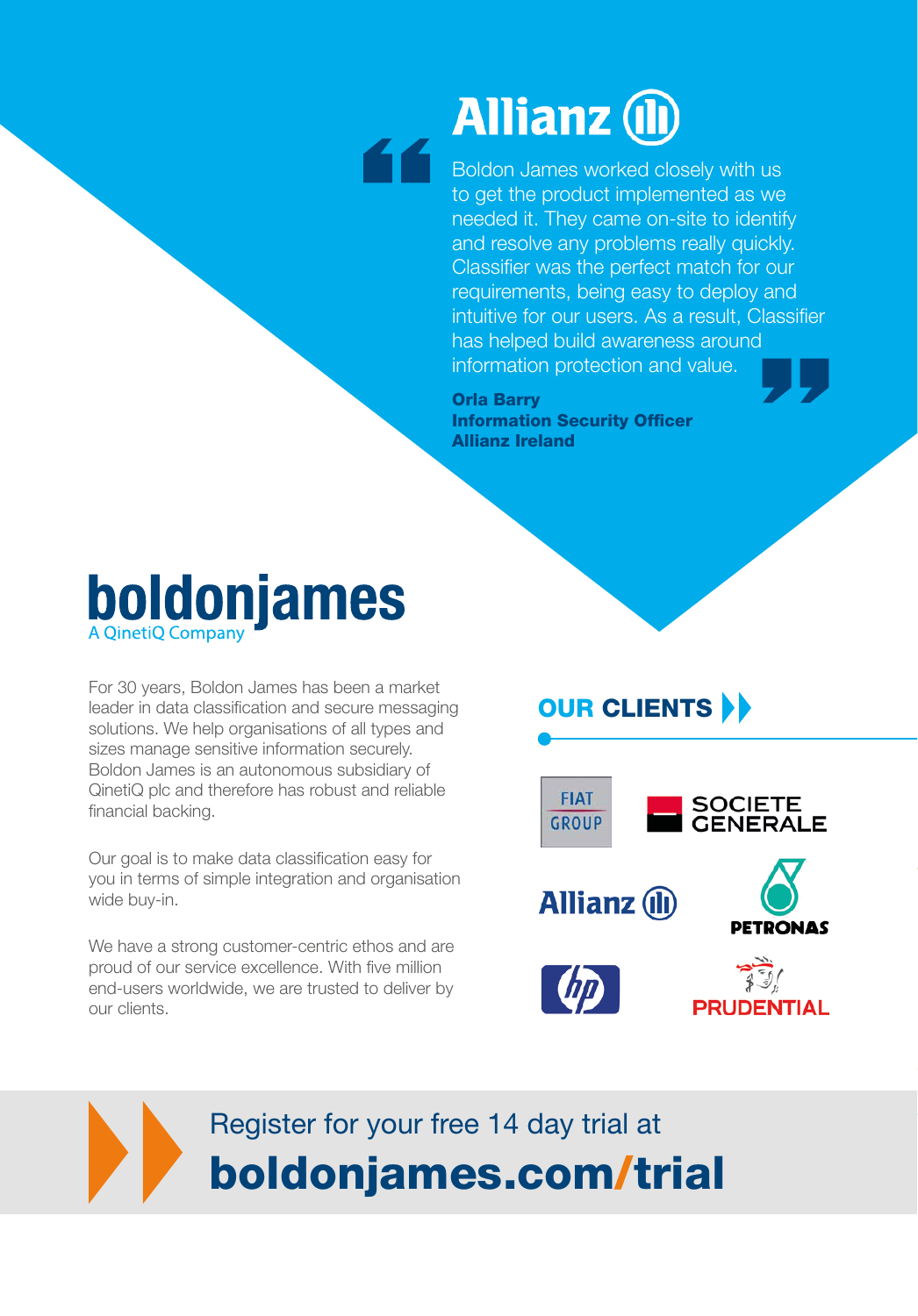### DATA CLASSIFICATION **IDENTIFY AND PROTECT YOUR MOST VALUABLE INFORMATION ▶▶**

If you don't understand what data you have, how can you know what to do with it?

Data Classification allows your users to assign a visual label to the data they create, so that informed decisions can be taken about how it is managed, protected and shared, both within and outside of your organisation.

Boldon James Classifier turns that visual label into metadata, which can be used to both enforce your company's security policies and drive other technologies, such as archiving, data loss prevention and rights management solutions.

The result is streamlined business processes with data security at the core, reducing risk and allowing you to cut data management costs.

Your company is then in a better position to take advantage of collaborative tools, mobile working and BYOD procedures, allowing data to be shared in a **safe** and **secure** way.

# TOP<sub>7</sub> REASONS

WHY DATA CLASSIFICATION IS MOVING UP THE BUSINESS AGENDA  $\blacktriangleright$ 

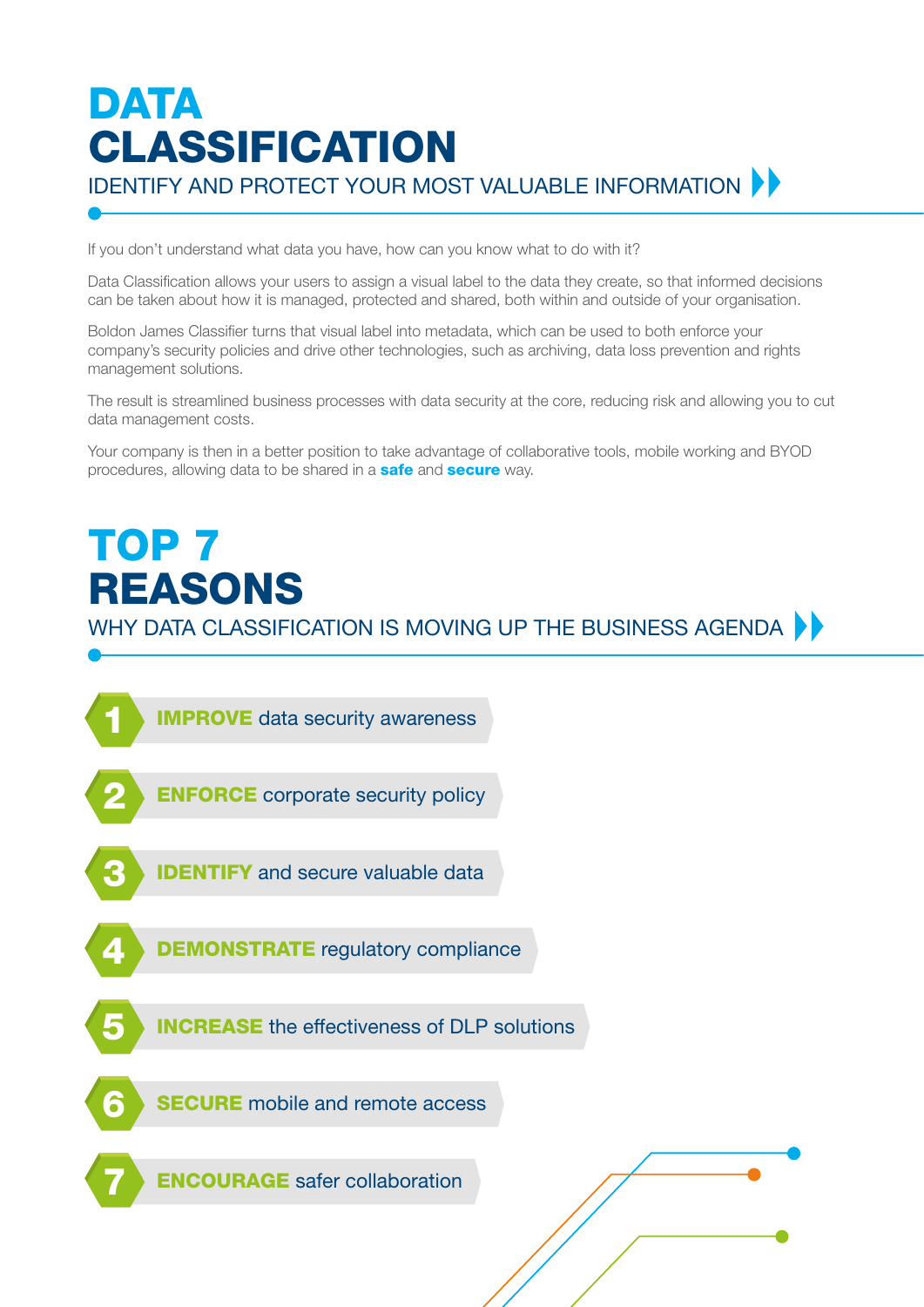### BOLDON JAMES CLASSIFIER THE FOUNDATION OF DATA PROTECTION

C LASSIFIER

The **CLASSIFIER SUITE** is a flexible data classification product set, offering a range of optional elements. Using our unified administration console you can see and manage all your data classification activities. Classifier is easy to set up and integrate with your existing technology solutions.



**SIMPLE** to use and scalable products

30 YEARS of development experience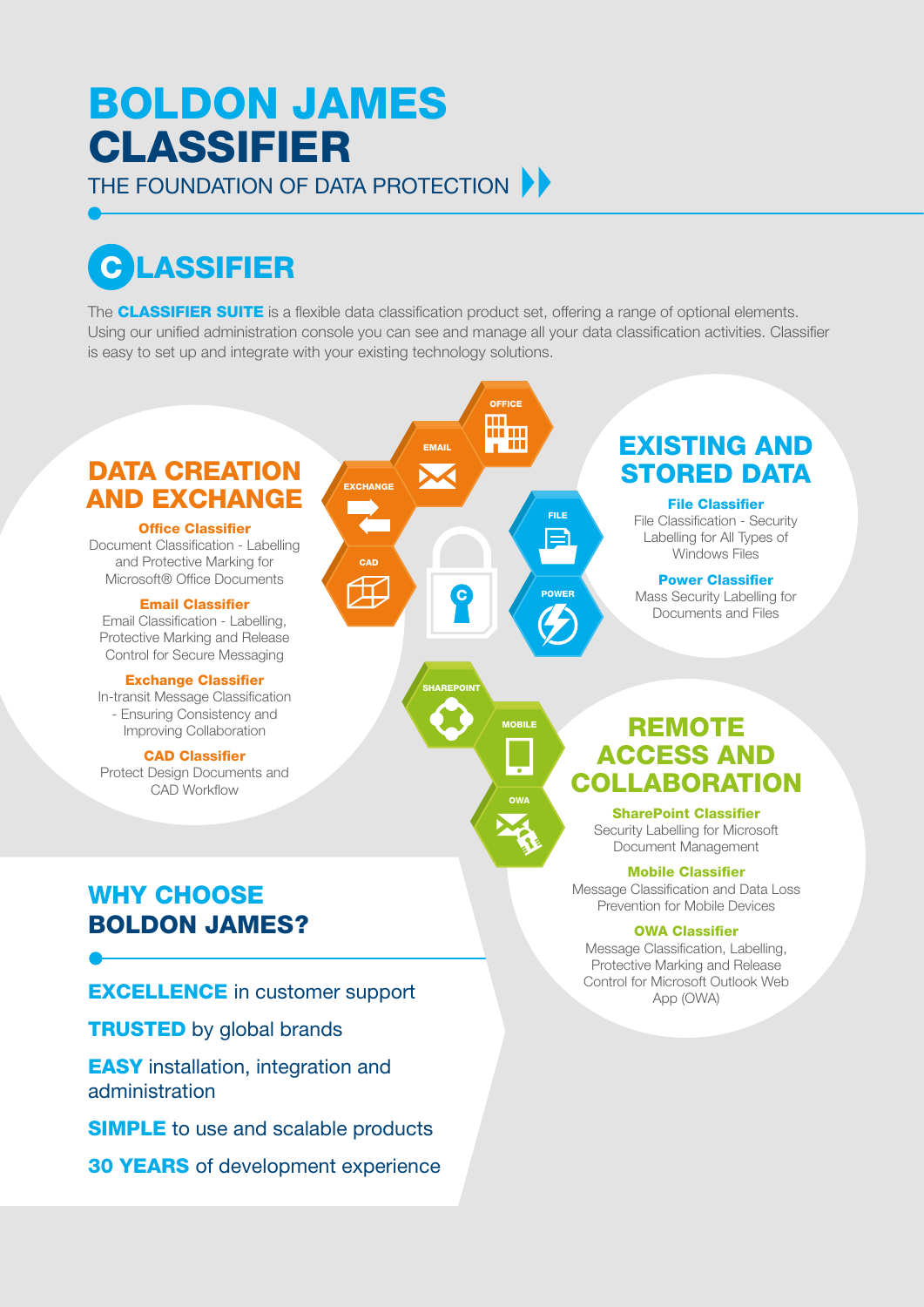## DATA CLASSIFICATION DRIVING YOUR BUSINESS

Classifying your organisation's information will pave the way for outstanding results and reduce compliance issues. Data classification is proven to provide real improvements.

#### THE BENEFITS

#### **IMPROVE IT security and data management**

Data classification drives IT security and data management solutions, such as Data Loss Prevention Encryption and Rights Management, by providing intelligent data handling. The use of data classification software enforces information assurance policies, raises user awareness of data value and drives multiple security technologies – all creating a foundation for integrating with existing data management platforms for a greater return on technology investment.

#### **PREVENT** internal and external data leakage

Data classification reduces reputational and business risk by preventing internal and external data leakage. Using data classification you will be able to better protect your intellectual property with monitoring and access control reviews - and safeguard your shareholder and brand value.

#### INCREASE user and organisational awareness

Data classification is a constant reminder to your users of the value and sensitivity of data, ensuring that they are working with care and remaining compliant.

#### **IMPROVE** governance and compliance

Data classification provides a mechanism for both ensuring that you remain compliant and most importantly that you can demonstrate your compliance. Your partners and customers can see that you follow best practice and of course you will minimise your exposure to costly data loss events and associated fines.

#### EMPOWER users

Data classification instills best practice across your organisation and empowers your staff to take ownership and control of data. You will transform behaviour and culture with ongoing education, and by integrating data classification into day-to-day workflows.

#### **REDUCE** costs

Administration time, data management, archiving and storage of data all come at a cost. Data classification will help to drive these costs down – saving both time and money.

#### EDUCATE and enforce controls with simple choices

For the majority of staff, corporate governance and data security policy is not their day job. Data classification can plug this knowledge gap by automatically enforcing controls and offering easily understood, simple choices.

# Register for your free 14 day trial at boldonjames.com/trial